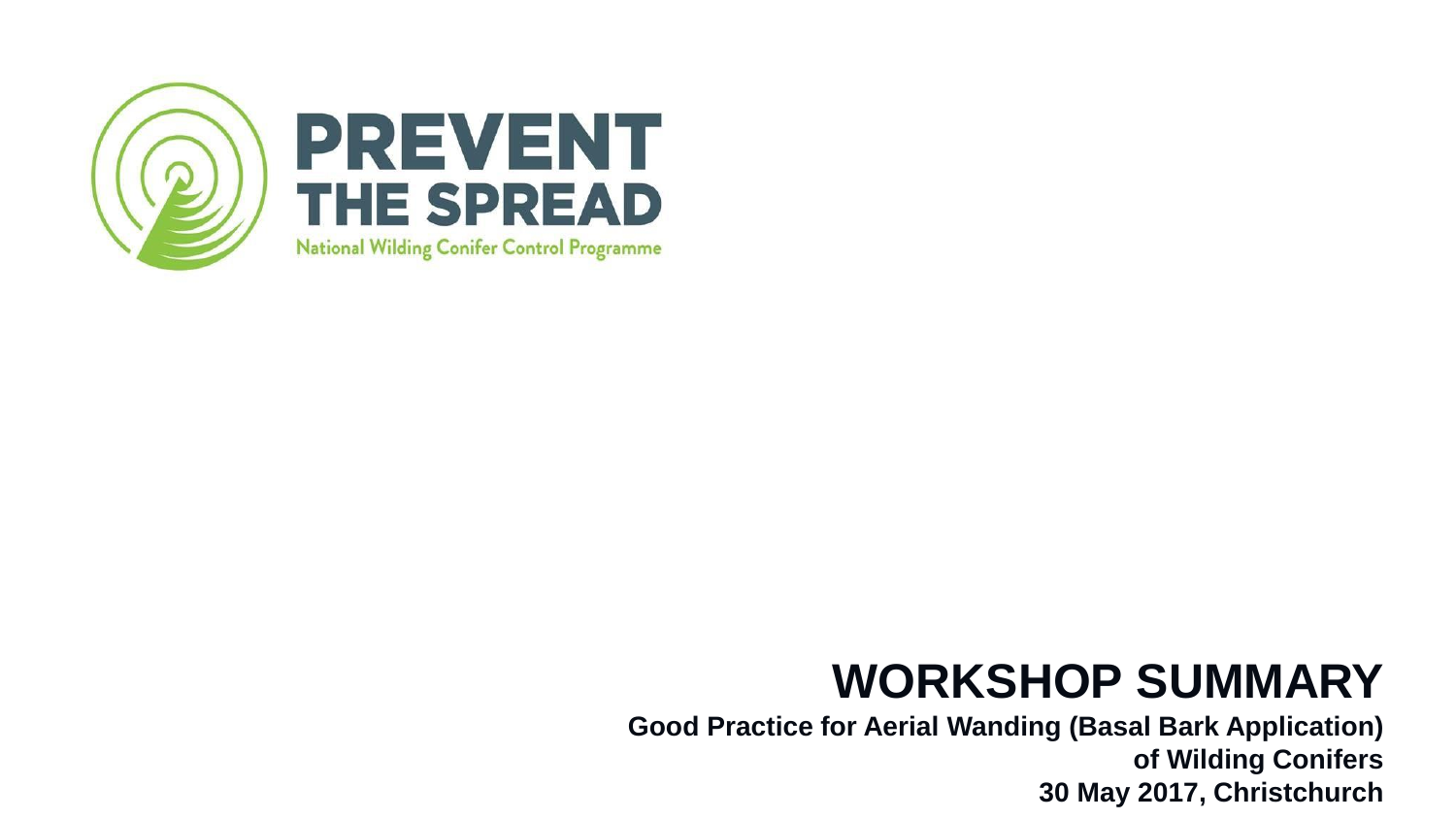

### **Introduction**

The National Programme for Wilding Conifer Control hosted a consultation workshop 'Good Practice for Aerial Wanding (Basal Bark Aoplication) of Wilding Conifers'. The objective was to obtain the views of the industry and other agencies about the practice of controlling wilding conifers through the use of wand spray delivered from helicopters.

On 30th May 2017 over fifty industry representatives met to consider good practice in Aerial Basal Bark Application (ABBA) of wilding conifers. Over the day the invited representatives considered and discussed good practice using the following topic areas.

1.Operational planning 2.ABBA operations 3.Health and Safety 4.Data capture – responsibility and use 5.Chemicals /mix in use 6.Post event monitoring

The workshop developed these topic areas further by recording industry comments on current practice used by industry players. Key good practice themes in the topics areas were identified as well as areas for improvement.

It is worth noting that the mobilisation of resources and the ABBA industry is occurring on a scale not practiced in New Zealand in the past.

The following pages summarise the key observations on current practice as well as the improvement areas or where further research is considered helpful.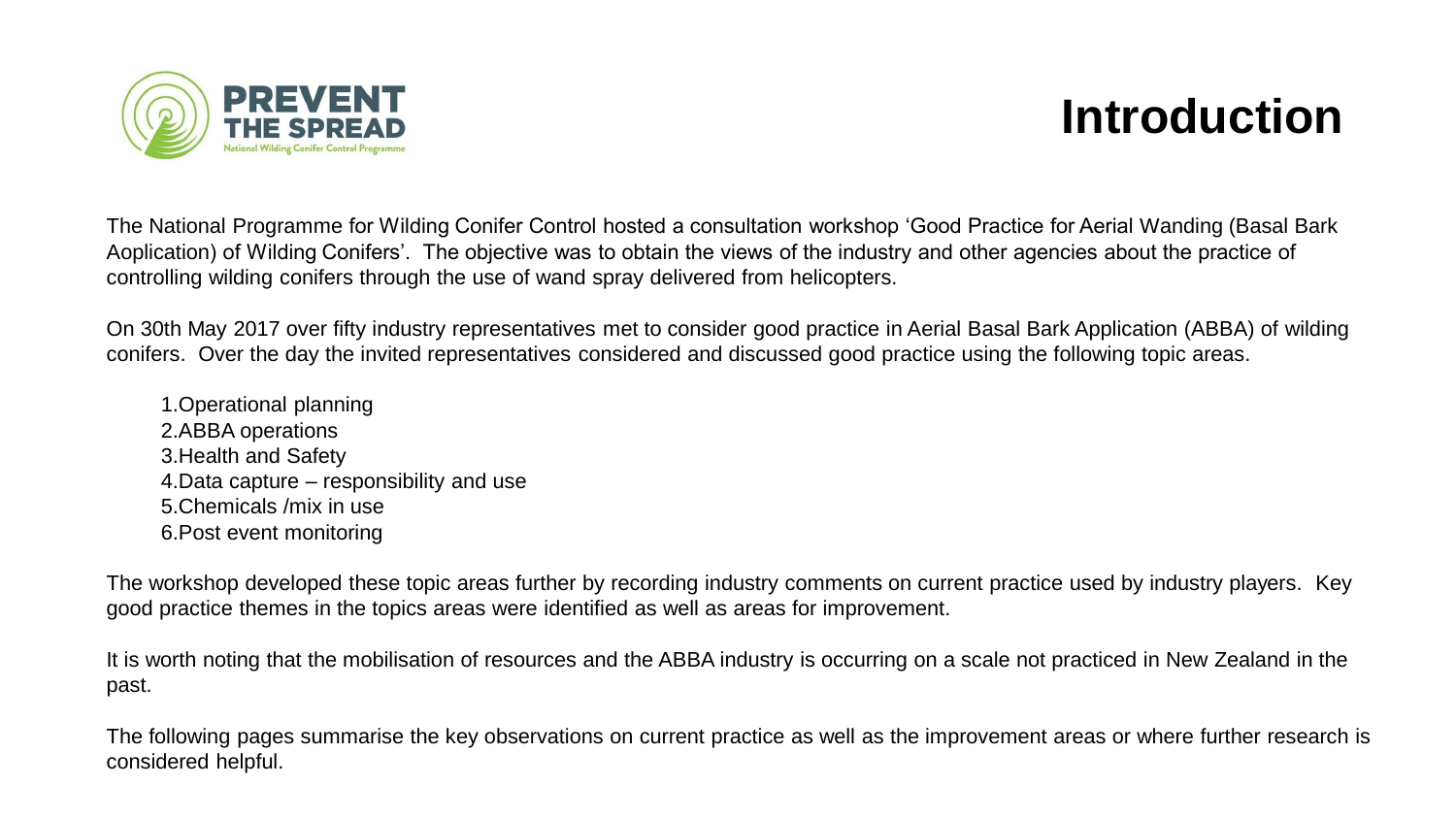

## **Operational Planning**

*Themes coming from workshop were around significant areas of cooperation and decision making*

- Need for clarity around the roles and responsibilities between project manager and the helicopter pilot.
- There is variance as to who does what, but should be clear in each operation where each role fits.
- Content to be covered by the parties (project manager and helicopter pilots)
	- What is to be wanded as opposed to other methods [spray boom, ground control]?
	- Essential communication with landowners those with common and adjacent boundaries, and also impacted land.
	- Decision of helicopter choice rests with operations manager key criteria is safety
	- Tools shapefile good tool but more could be added to provide aircrew with greater knowledge, suggestions include;
		- Shapefile of the overall plan, stratification depends upon complexity of the plan- altitude, topography, weather [check], target density
		- Landownership boundaries
		- Target density and possible outliers
		- Wanding plan boundary separating wanding from boom spray and ground operations
- 'Soft skills' and good communications and behaviours also important between project and operations, ground air, landowners and others in the area (community)
- Which trees to target?
	- Require support for decision making in the air about coning or species type to target with wand OR record by GPS and follow up with ground treatment
	- Identify and target key seeding trees *[check is this visual assessment based on dispersal view gained from helicopter?]*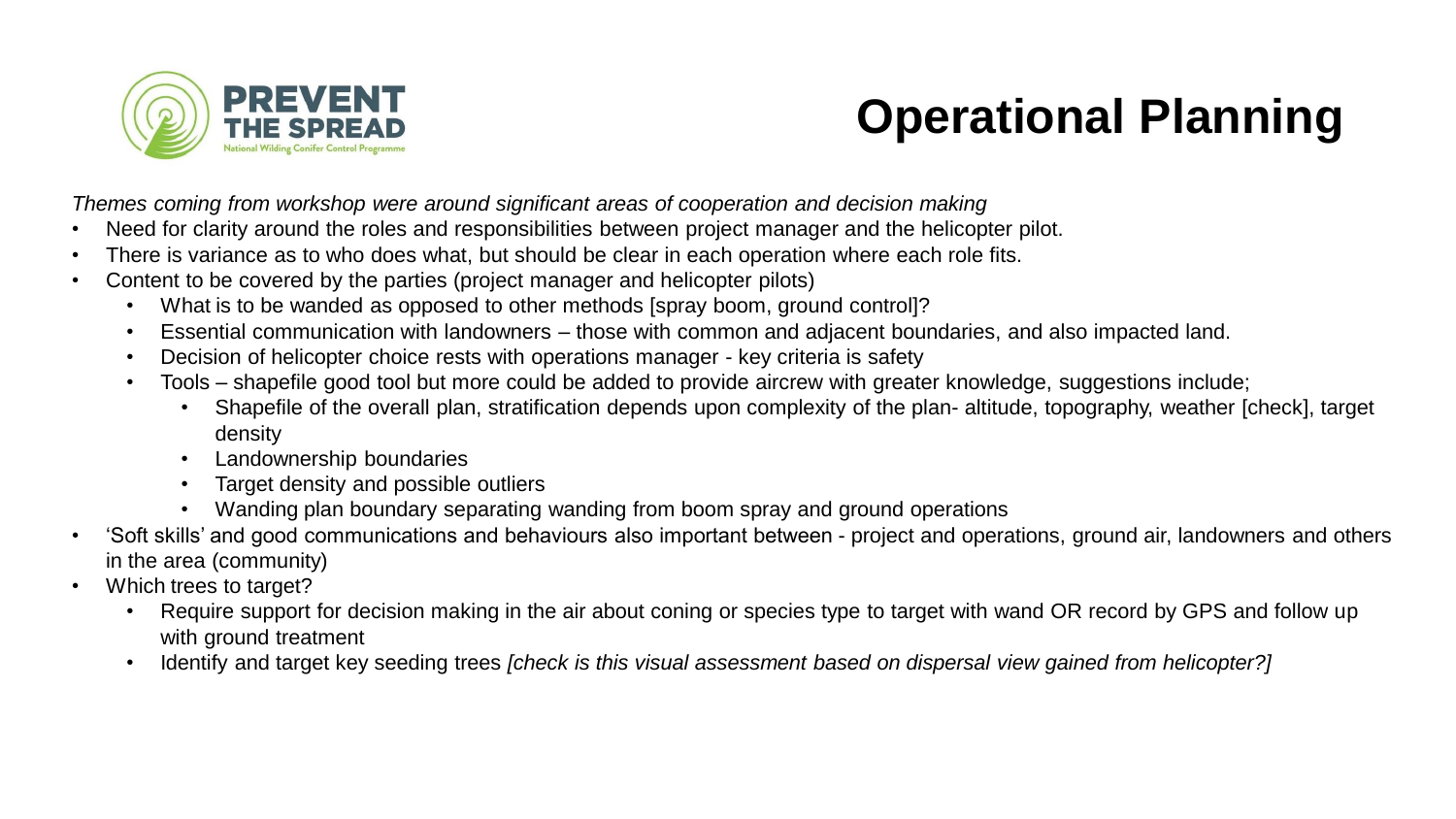

## **ABBA Operations**

- Main activities are known and covered by CAA rules and regulations, and other conditions such as RMA consents or notifications
- Clear that pilot is in charge and the decision maker. Flight safety is the paramount consideration.
- Pre-flight planning is important and necessary 1) review of shapefiles 2) activation oft data recording 3) discuss ABBA/wanding technique
- The desirability of doing the aerial work prior to ground work that is, aerial completed where the method was considered efficient and then shape files for ground work identified.
- Other main themes are
	- Importance of the relationship between pilot and project manager communication and roles
	- Necessity of using technologies such as VAL metre; GPS
	- Sound data handling and usage importance of daily review to guide next day and deliver better results
	- Wanding equipment still developing, as are CAA views on its suitability
	- Training for operators
		- Grow Safe certification desired as a minimum standard
		- Grow Safe (technical training governance) chemical operator certification is different from the competence in helicopter crewing.
		- Impact of CAA limits on number of persons in machine (agricultural training) with regard to training for aerial wanding
- Operations conscious of the best techniques to ensure spray reaches right areas. There are questions around determining these prior to flight, versus strong need for planned techniques to be modified depending on what is seen during flight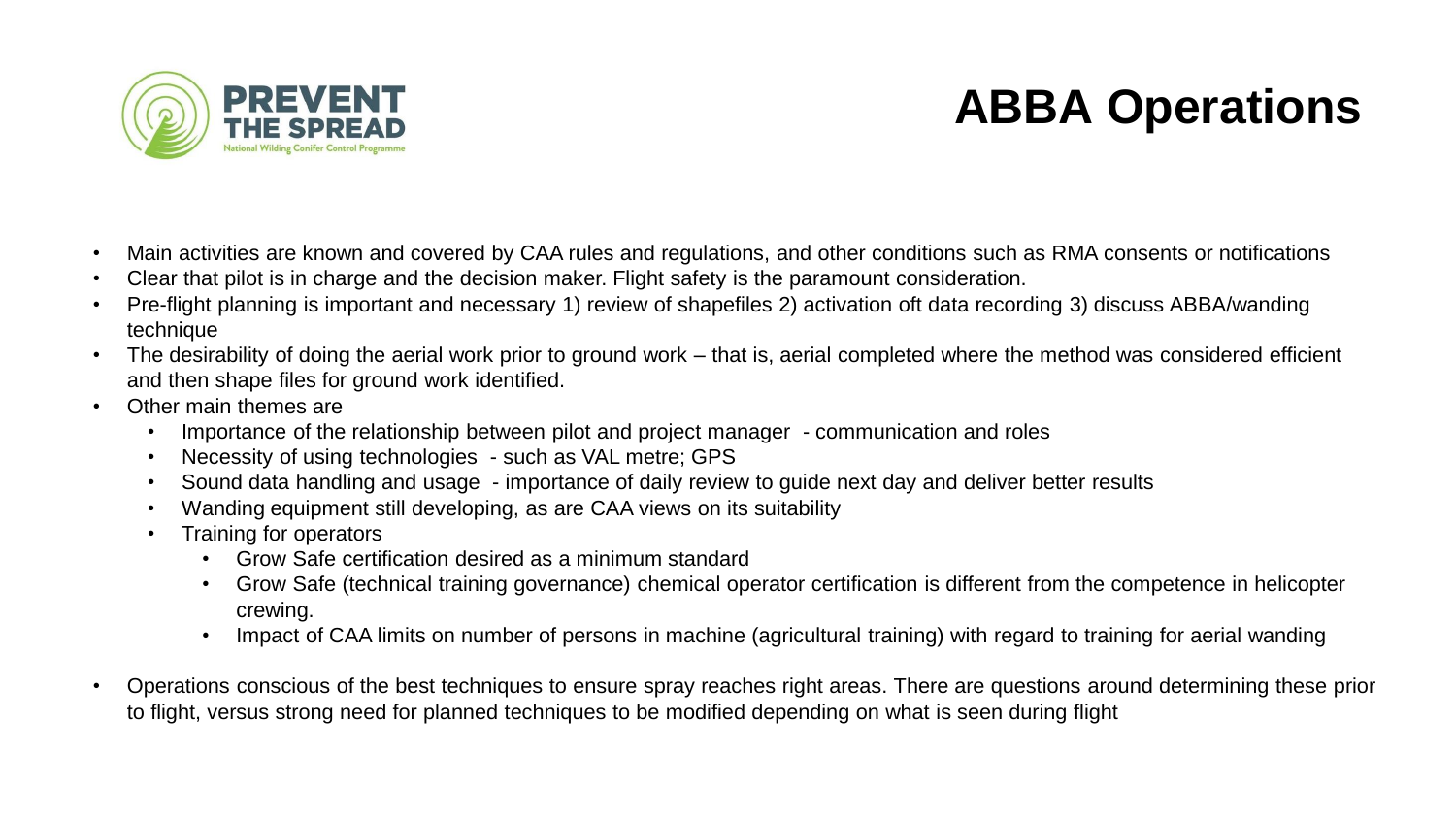

# **Health and Safety**

- Respondents identified their own safety procedures and standard operating procedures as appropriate (although noting the need to meet requirements under CAA and ACCOP)
	- Site Specific Safety Plan
	- Tool Box Talk
	- Pre Flight briefings
	- Hazard and risk assessments both for the chemical mix and for air operations
- Very clear as to role of pilot as to being the single person in charge
- Behaviours seen as very important
	- Constant communication between wand operator and pilot
	- Clear roles in the air
	- Importance of competent wand operator is vital of safe operations -how to train when only two persons to be in aircraft in agricultural operations
- Some difference of approach regarding land owner communications. Some cases operations were the point of contact with land owners, others responsibility with the project manager.

### **Areas for improvement**

- Removal of any perceived boundary grey areas between WorkSafe, and CAA
- Training of wand operators
	- Desirability of CAA certification of wand operators
	- Wand technology/ is not subject to CAA approval (although approved as a modification)
	- Some just trained on the job
	- More formal industry certification such as Grow Safe.
- Audit activities could be streamlined recognising the close nature of the operations and their environment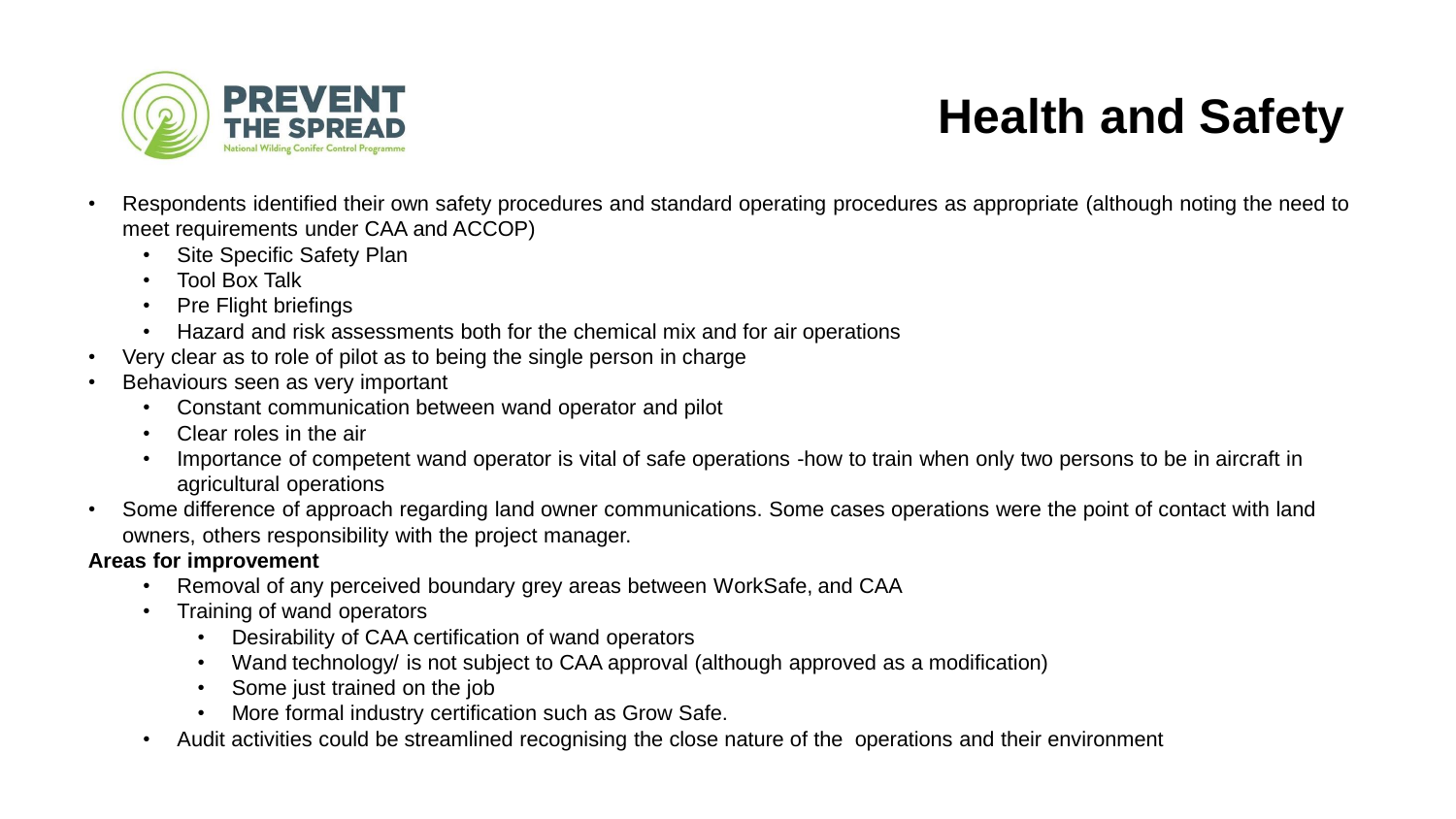

### **Data Capture**

| <b>Task</b>                | <b>How</b>                                                                                     |
|----------------------------|------------------------------------------------------------------------------------------------|
| Where did we go?           | <b>Tracks</b>                                                                                  |
| What did we spray?         | <b>Way Points</b>                                                                              |
| How much spray did we use? | Spray diary – formulation used, volume sprayed<br>(On species – estimate only/estimate coning) |

#### **Technology**

- Currently the VAL's internal GPS not always that reliable, failure or loss of coverage what to do when it fails, back up expensive/ who pays?
- 'Track Map' is another tool used by helicopter operators. But this has limited user-friendly features….
- Often variation in maps provided by DOC, councils to the operator (but may improve with the new LINZ system)

#### **Use of data**

- Technology challenge of download and integration into data repository (new LINZ system may resolve this)
- Aerial Operations crew and helicopter company gain value by reviewing the days operations. How can the data be best made available given the primary user of data is not in the field?
- The daily data to go from the project manager to new LINZ system.
- There was interest in then who utilises that data -there is value in further analysis of target -age, species, coning who would use it? Need to have a look at the cost-benefit ratios.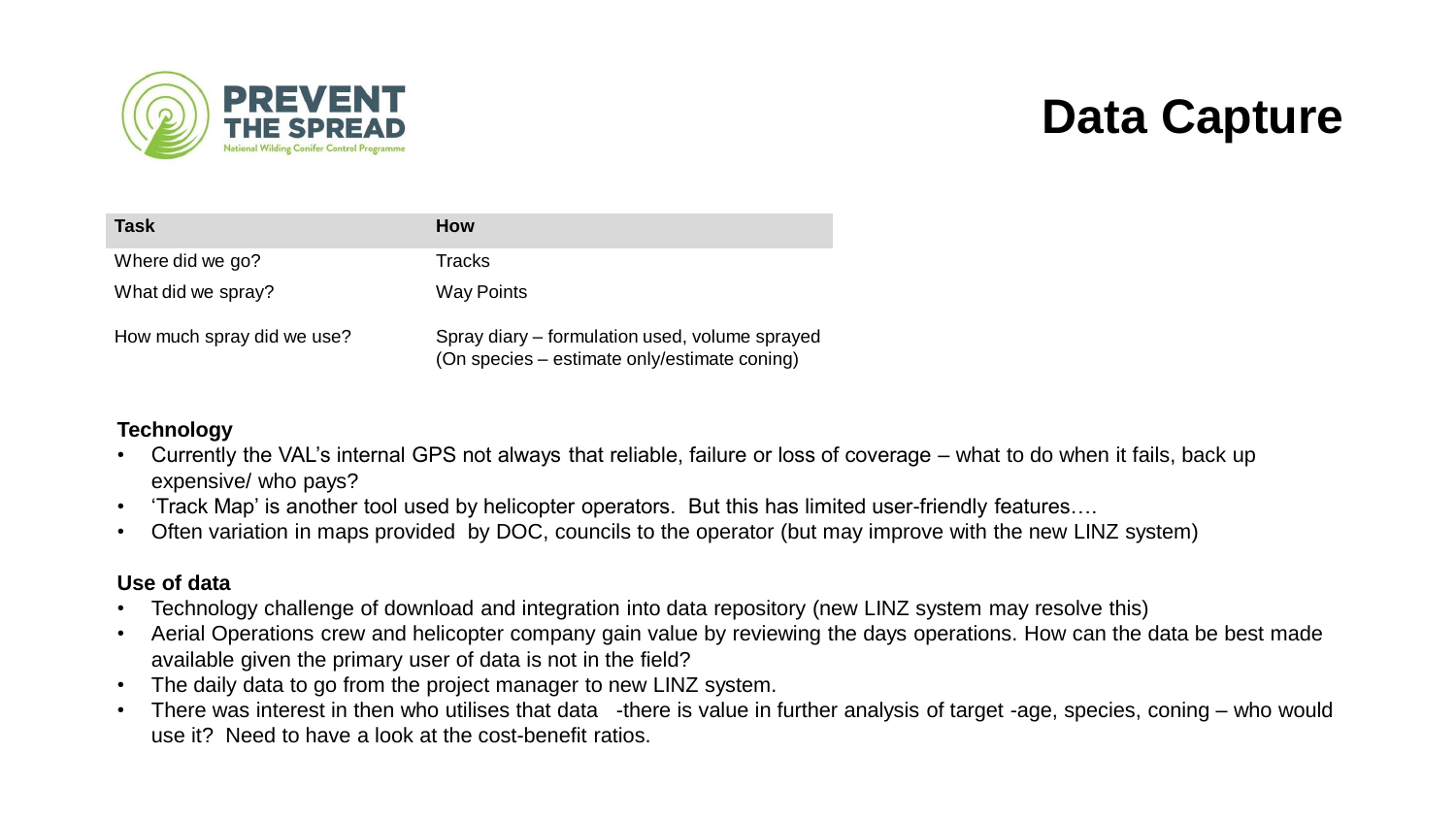

## **Chemicals/Herbicides**

- Much discussion about chemical/herbicide mixes there are a number of parameters considered relevant to selection. For example, species, tree size, density, weather/humidity, topography
- Strong evidence that mixes are successful judging by feedback from 2016/17 performance data. But what kind of impact do the herbicide mixtures have on human and environmental health? Need more information and/or research.
- Industry looking for further guidance and common approaches:
	- Who decides the product to use; landowner, project manager, operator- all are known?
	- What are implications if product less effective than others?
- Simple products do seem to work, but
	- Where is the cost-benefit analysis?
	- Who has done testing and studies to confirm?
- Xtree product has its supporters a popular choice among operators. Product of choice for major landowner (DOC)
	- But adheres to helicopter bubble improved application methods/techniques can address this issue
	- New formulation promoted to address some concerns reduced odour, and also opportunity to apply to wet or damp trees
- Application rates for different species and maturity of trees, some variation and would benefit from further work or study?
- Some industry practice should be shared or validated by DOC / MPI.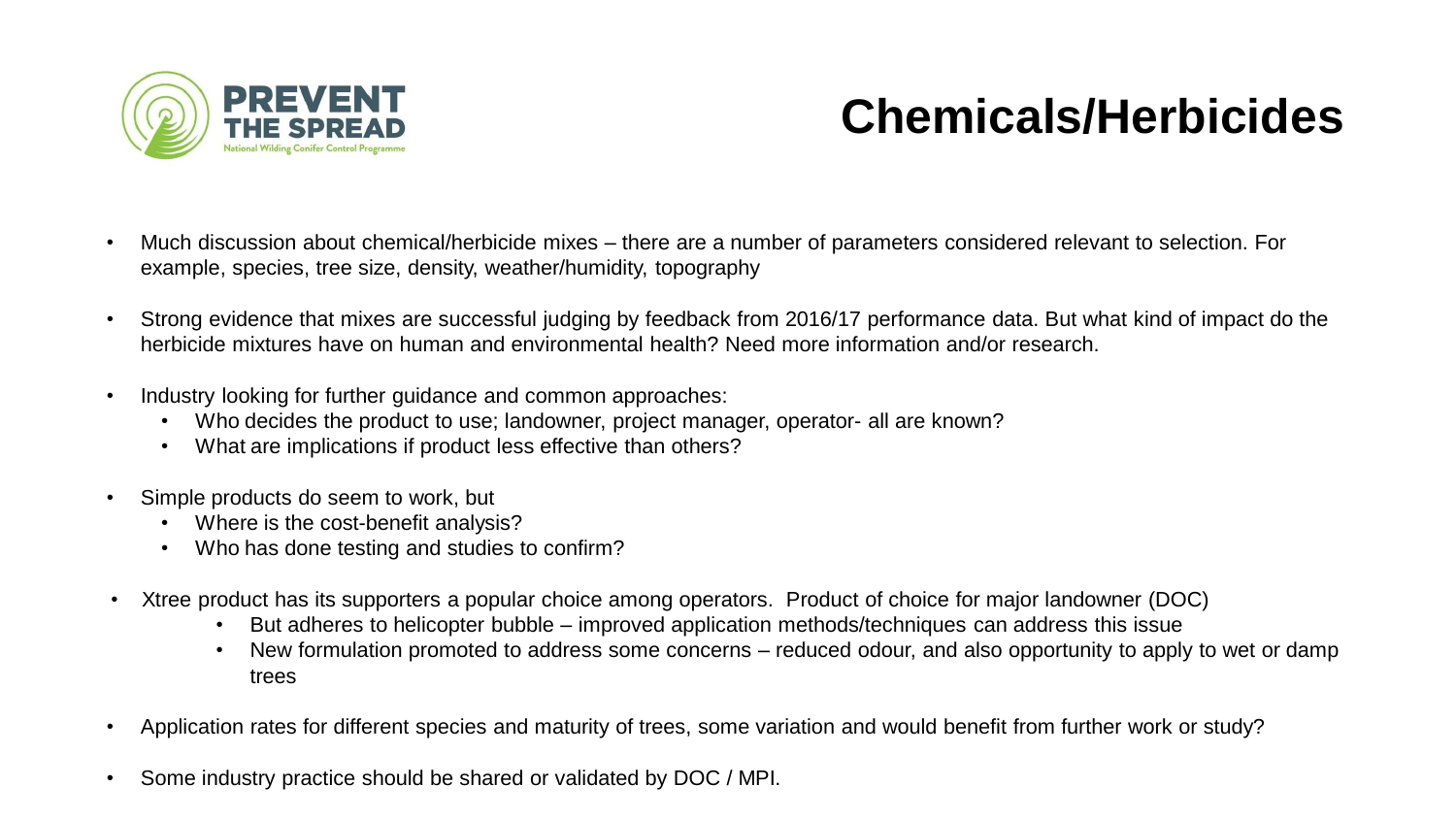

## **Post-control monitoring**

- This area does not have consensus as to the current practice actions. This is new ground for industry as methodologies are not scientific/best guess kill rates/ fail to recognise minimum/maximum size of wilding conifers visible from helicopter
- Some contract examples have 95% or a 98% kill performance clause.
- Good quality control reliant on gang supervisor or contract manager vigilance
- Assessment achieved through reports from a fly by, kill rate best determined some three years after operation or time suitable to programme manager (testing underway).
- Themes coming from this area are:
	- Opportunities for technology solutions to capture kill rates and misses eg. remote sensing/sampling/ drones
	- Contractual implications of kill rates and misses- consistency is desired (contractual)
	- Misses have multiple causes some outside control of operator species variation/age variation and delays in effect of spray/performance of chemical
	- Rework liability, timing and value (expensive to fly over barren areas). Noting that good record keeping limits return/rework.
- Need to look at where effort is best placed to maximise kill rates. Not enough to focus on after event activity as too late. Hotspot areas to focus on are:
	- Internal quality controls need to be developed agreed and monitored
	- Short term monitoring of spray areas [check does this mean where spray has been put?]
	- Long term assessment of impact of spray. Consensus that three- year period is about right.
- Above supported by agreed monitoring methodology. Independent monitoring activity [*check* independent of all parties of just helicopter operators]